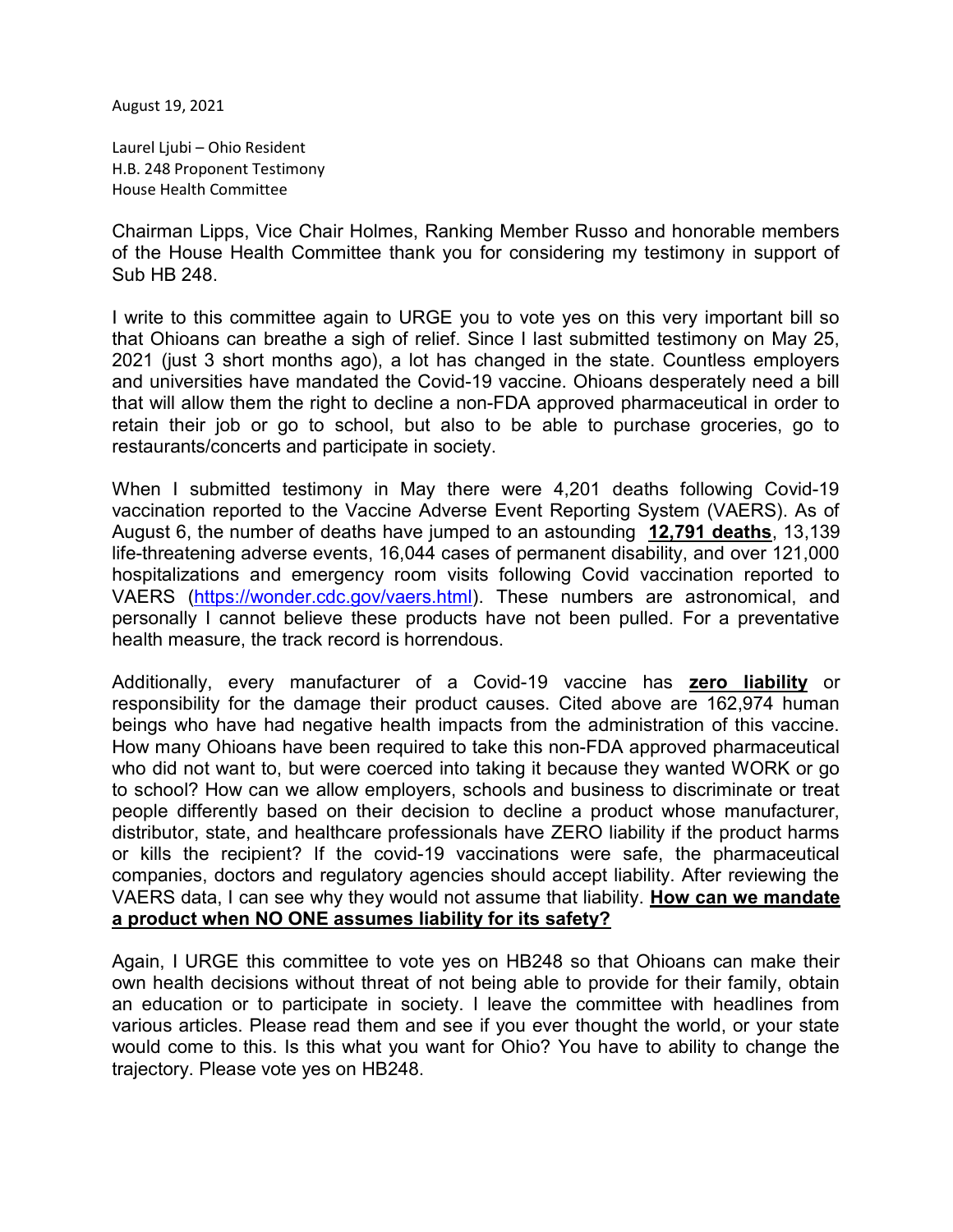HEALTH MONEY POLITICS U.S. WND NEWS CENTER **WND** 



Report: Los Angeles to require vaccinations to buy groceries

Plan introduced by Council President Nury Martinez



No vaccine, no service, new Boise restaurant says. 'We had people compare us to Nazis'

BY MICHAEL DEEDS UPDATED AUGUST 17, 2021 05:27 PM



# **Employees say Malley's Chocolates** mandating COVID-19 vaccine for all workers

The company is one of the first in Northeast Ohio to require employees get vaccinated or risk losing their jobs.

## **Vaccination Requirements for Case Western Reserve University**

Article Date: July 15, 2021

## **Several Northeast Ohio music venues now require** proof of vaccination, negative Covid test

**NEW YORK TODAY** 

Vaccine Mandate for Indoor Venues Starts in New York City

 $f$   $\odot$   $\bullet$   $\bullet$   $\boxed{19}$